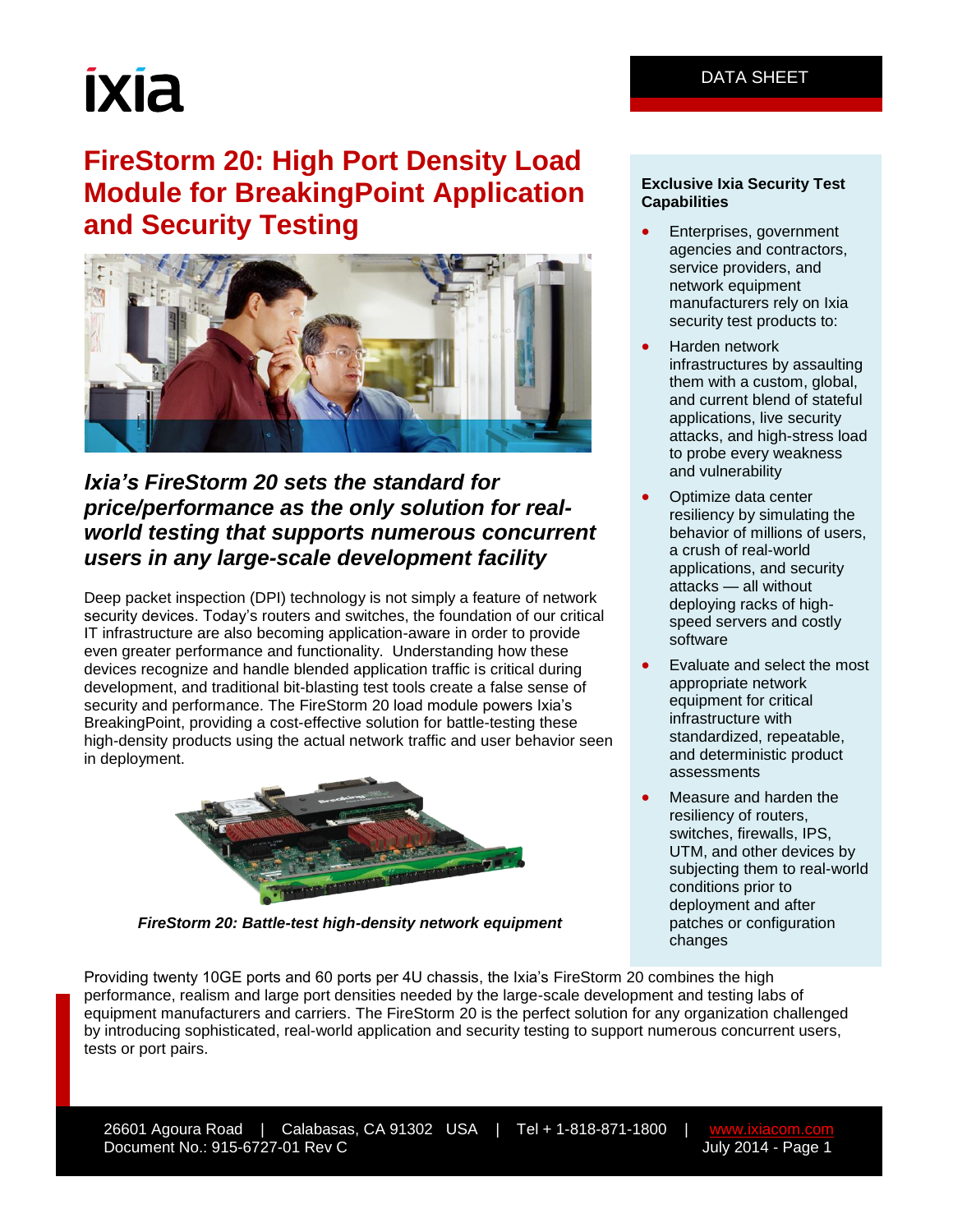The FireStorm 20 from is capable of creating massive-scale online behavior from more than 200 applications and 35K+ live security attacks — including malware, mobile malware and DDoS. Providing twenty 10GE ports and up to 60 ports per 4U chassis, the FireStorm 20 combines the high performance, realism and large port densities needed by the large-scale development and testing labs of equipment manufacturers and carriers. The FireStorm 20 is the perfect solution for any organization challenged by introducing sophisticated, real-world application and security testing to support numerous concurrent users, automated tests or network simulations.

The new FireStorm 20 allows organizations to:

- Reduce time-to-test to minimize costs and accelerate development of next-generation network, security and data center devices.
- Cost-effectively perform concurrent complex, real-world simulations in order to evaluate, test and optimize application-aware devices.
- Train and certify IT personnel to predict and prevent cyber attacks in larger environments than previously possible.

#### *Stay Current with Comprehensive Applications, Attacks, Service, and Support*

Ixia also provides the BreakingPoint Application and Threat Intelligence (ATI)™ Program, an all-in-one update service backed by a team of security experts, to complement the FireStorm. The most popular and dynamic Web and network application protocols are maintained even more frequently through the Ixia's BreakingPoint Evergreen Applications program. Together, these bi-weekly programs keep Ixia products updated with the latest security attacks and applications, as well as new features and performance upgrades.

#### *Exclusive BreakingPoint Capabilities*

Enterprises, government agencies and contractors, service providers, and network equipment manufacturers rely on Ixia products to:

- Harden network infrastructures by assaulting them with a custom, global, and current blend of stateful applications, live security attacks, and high-stress load to probe every weakness and vulnerability
- Optimize data center resiliency by simulating the behavior of millions of users, a crush of real-world applications, and security attacks — all without deploying racks of high-speed servers and costly software
- Evaluate and select the most appropriate network equipment for critical infrastructure with standardized, repeatable, and deterministic product assessments
- Measure and harden the resiliency of routers, switches, firewalls, IPS, UTM, and other devices by subjecting them to real-world conditions prior to deployment and after patches or configuration changes
- Validate lawful intercept and data loss prevention systems with multilingual "needle-in-a-haystack" simulation
- Identify and remediate problem areas that require tuning and configuration changes
- Audit and maintain standards compliance throughout the life cycle of network devices
- Conduct research and train security experts with Ixia's advanced cyber range technology
- Analyze the impact of complex application traffic on network devices and systems to conduct research and train security experts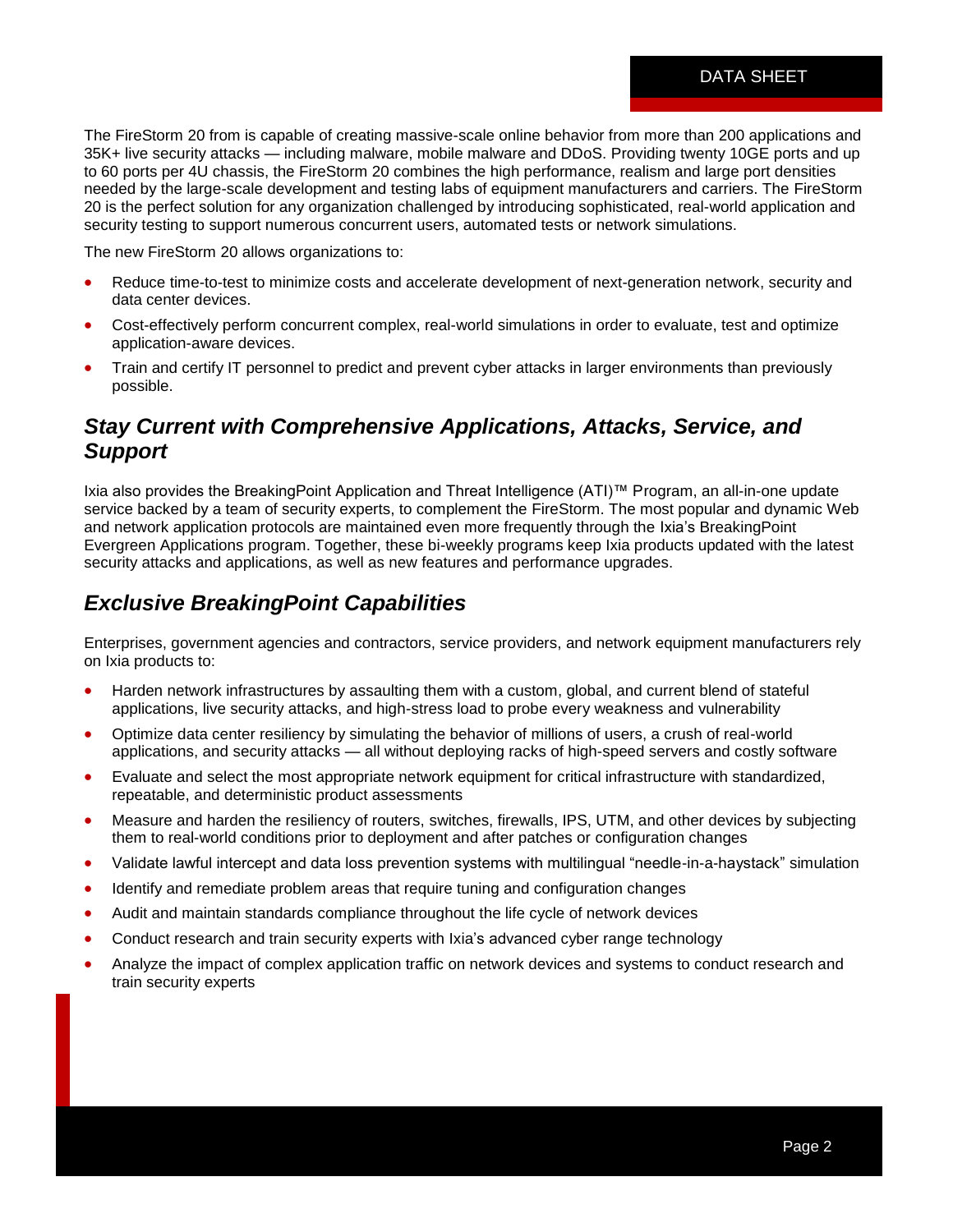# *FireStorm 20 Features*

- Assault networks, data centers, and devices with exact Internet conditions to harden and optimize resiliency
- The FireStorm 20 produces blended applications and the most current security attacks at global-scale performance levels while emulating many millions of users.
- Simulates 90 million simultaneous users and blended application traffic at live network speeds of up to 120 Gigabits per second from a single three-slot chassis
- Performs SSL bulk encryption at 25 Gbps with any cipher
- Ships with more than 250+ application protocols out of the box, including popular applications such as AOL® IM, BlackBerry® Services, eDonkey, Encrypted BitTorrent™, FIX, Google® Gmail, Gnutella, HTTP, IBM® DB2, MAPI, Microsoft® CIFS/SMB, MSN® Nexus, Oracle®, RADIUS, SIP, Skype™, VMware® VMotion™, Windows Live Messenger, World of Warcraft®, Yahoo!® Mail, Yahoo! Messenger, and many others
- Uses BreakingPoint's intuitive Web UI or extensive automation capabilities, with up to 10 users or concurrent tests per blade
- Will support industry testing standards such as Resiliency and RFC2544
- Provides 35K+ live security attacks out of the box, including malware, with new attacks made available biweekly
- Enables sophisticated attack simulation with more than 100 evasions, live malware, botnets, distributed denial of service (DDoS) attacks, and more
- Provides an optional Custom Application Toolkit and Custom Strike Toolkit to create and accelerate custom applications and security attacks
- Universal 10GigE / 1GigE SPF+ ports
- Interchangeable with existing Ixia Storm and FireStorm blades and usable in all BreakingPoint chassis
- Support up to 10 concurrent tests/users per blade (and up to 30 per chassis)
- Support multiple complex lab scenarios without re-wiring
- Incredibly high port density up to 60 10Gb SFP+ ports in a 4U chassis
- Low power requirements 120Gb traffic and 60 ports on 110v operation
- Integrated system controller

## *Reduce Total Cost of Ownership*

- The FireStorm 20 is designed to adapt rapidly to change and ensure ongoing resiliency with the latest applications, security attacks, product features, and performance upgrades.
- All-inclusive pricing includes access to all applications and security attacks required for real-world simulations
- Backed by a dedicated group of security researchers and application protocol engineers committed to keeping the product completely current with frequent strike and protocol updates
- Easy to use by staff at all skill levels
- Automated point-and-click capabilities and a library of prebuilt profiles reduce configuration time
- Complete TCL test automation interface supports efficient, scalable lab automation
- Reduces the cost of LTE user simulation by more than 99% when compared to existing solutions
- Scales easily to replace costly server farms or cyber range operations with a small, easy-to-maintain product